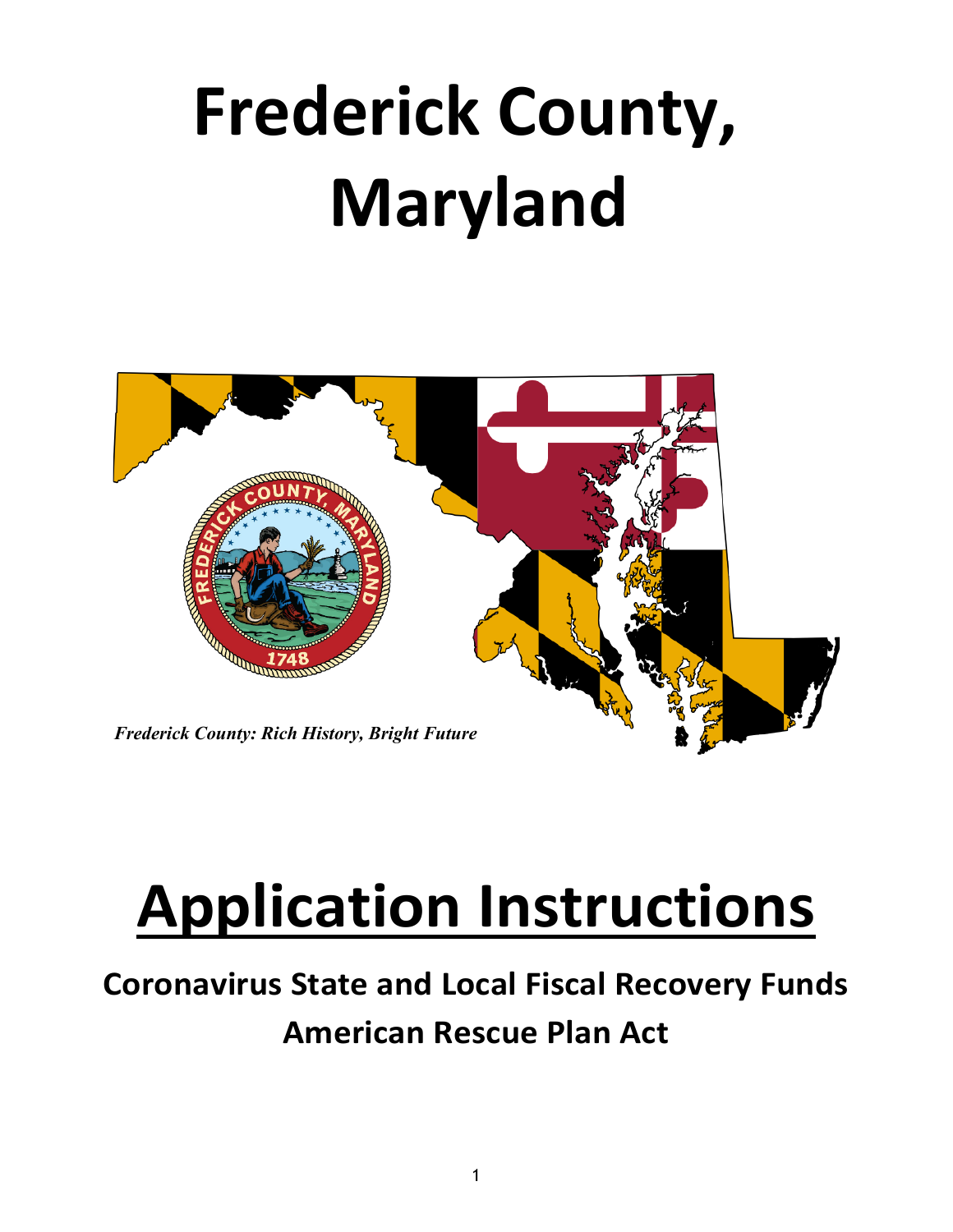### **Overview**

On March 11, 2021, President Biden signed the American Rescue Plan Act (ARPA) into law. This law established the Coronavirus State and Local Fiscal Recovery Funds (CSLFRF). These funds provide a substantial infusion of resources (\$350 billion) in emergency support to State, local, and Tribal governments in responding to the on-going impact of COVID-19. In May 2021, Frederick County, Maryland was allocated \$50.4 million in one-time CSLFRF funding to respond to the COVID-19 public health emergency and its negative economic impacts. These funds represent a once-in-a-lifetime opportunity for the County and community to not only address the continued efforts surrounding the on-going pandemic, but also provide generational investments that lay the foundation for a strong and equitable recovery with meaningful and lasting change.

### **Frederick County's ARPA Strategy**

Funding from ARPA will allow the County to continue its robust response to fighting the COVID-19 public health emergency. It will also be a bridge to local economic recovery and a catalyst for transformational and equitable change. County Executive Gardner strives to use this funding to change outcomes and increase the quality of life for all County residents.

The process for using this one-time ARPA funding and making these critical investments is project based. Through projects approved for funding, the County will invest in a variety of initiatives that help combat the COVID-19 public health emergency and its negative economic impacts, while also advancing equity, and moving Frederick County forward.

Frederick County expects all eligible projects approved for ARPA funding will not only align with the U.S. Treasury's intended uses of the funds, but also advance County Executive Gardner's ARPA Priority Outcomes. Each priority outcome is a fundamental pillar to Frederick County's overall recovery from the pandemic.

| <b>Health</b>         | Ensure a robust response to protect public health from the impacts of COVID-19.                  |  |  |  |
|-----------------------|--------------------------------------------------------------------------------------------------|--|--|--|
| <b>Health</b>         | Advance equity in health outcomes by identifying and addressing disparities including a focused  |  |  |  |
| <b>Disparities</b>    | community based effort to improve maternal health.                                               |  |  |  |
| <b>Children and</b>   | Strengthen children and families by providing resources and support to improve family stability, |  |  |  |
| <b>Families</b>       | reduce adverse childhood experiences, and ensure success in school.                              |  |  |  |
| Economic              | Support economic recovery for businesses and agriculture through innovation grants while         |  |  |  |
| <b>Recovery</b>       | ensuring equity through minority business outreach, training, and capital grant programs.        |  |  |  |
| <b>Mental Health</b>  | Strengthen and expand behavioral health response to address growing community needs              |  |  |  |
|                       | resulting from the pandemic including expanding crisis response efforts and implementing a       |  |  |  |
|                       | crisis stabilization center.                                                                     |  |  |  |
| <b>Seniors</b>        | In partnership with our non-profit human service agencies, ensure resources and support for      |  |  |  |
|                       | seniors to live safe, healthy and productive lives.                                              |  |  |  |
| <b>Transportation</b> | Transportation is an integral piece to all facets of our recovery and affects all other priority |  |  |  |
|                       | outcomes.                                                                                        |  |  |  |

#### **County Executive Gardner's ARPA Priority Outcomes:**

To ensure a timely, equitable, transparent and accountable process throughout the ARPA program's lifecycle, Frederick County established a seven-member ARPA Project Review Committee charged with providing a comprehensive review of all funding requests while also confirming project alignment with Federal and local guidance.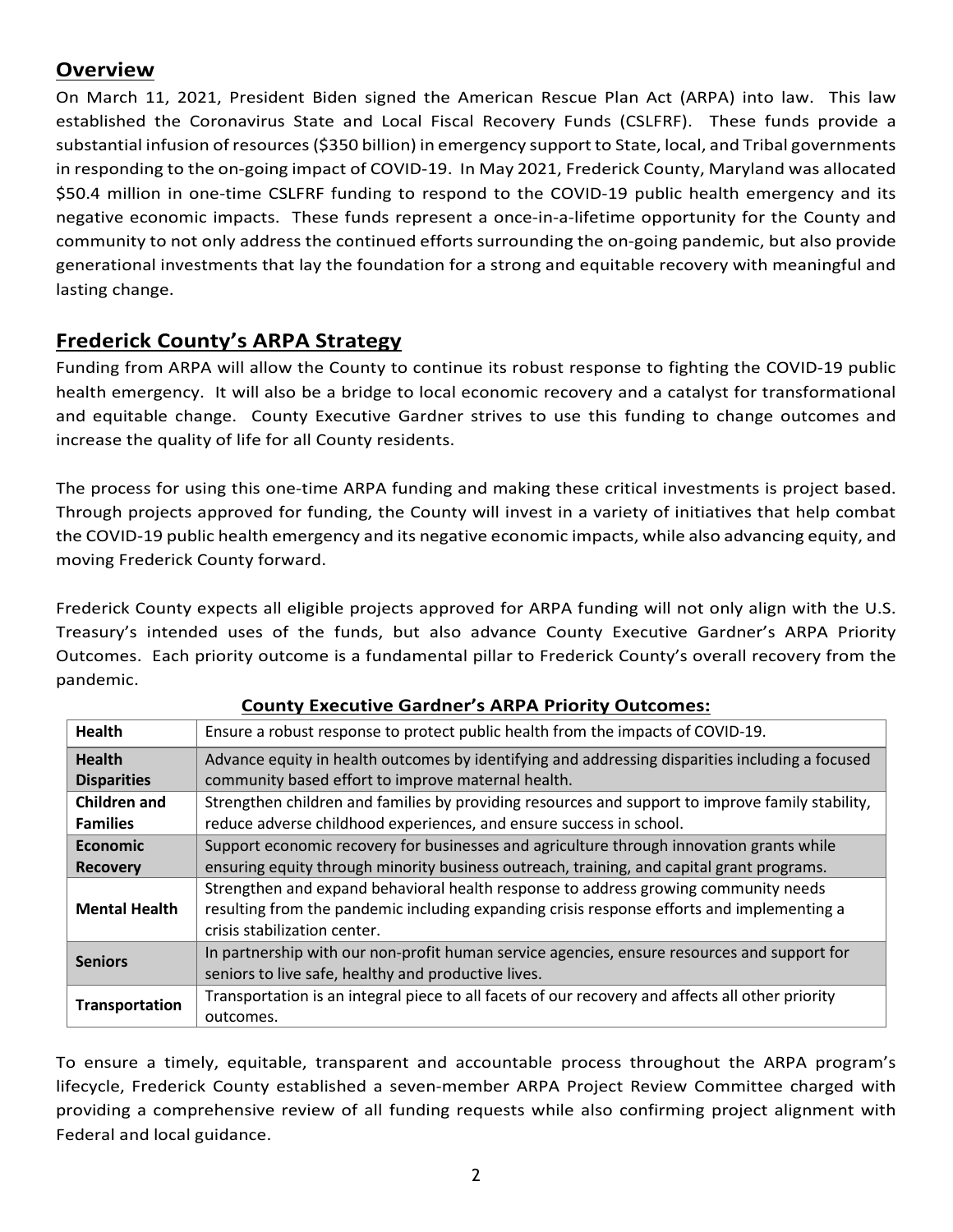# **Project Lifecycle**

Frederick County uses a project-based approach for ARPA funding. There are four main phases to each project: Application, Executive Approval, Administration, and Completion. Each phase has concurrent or consecutive requirements that must be met to move on to the next phase. This section will provide a brief overview of the requirements for each phase.

**Project Phases**



#### **Application Phase**

The Application phase consists of two main components. Once a high-level funding request has been submitted providing Frederick County with a brief narrative of the project and organization seeking funding, an initial Eligibility Review will take place to see how the project correlates to the COVID-19 pandemic or its negative economic impacts based on Federal guidelines surrounding the available grant funding. The Project Overview and Funding Request form can be found in Appendix A. If the Eligibility Review proves successful, the application then goes through an Alignment Review to see how the initiative lines up with County Executive Gardner's ARPA Priority Outcomes and best fits the needs of our community and its recovery. This phase of the project lifecycle is expected to take two weeks to complete.

#### *Eligibility Review*

There is an eligibility threshold for projects to meet to be considered. Projects that will be considered eligible for funding must first identify the following information:

- 1) Identify a negative impact of the COVID-19 public health emergency, and
- 2) Identify how the project accurately documents and responds to the scale of the impact of the COVID-19 public health emergency.

Projects must remedy the COVID-19 public health emergency or its negative economic impacts directly or indirectly. Direct projects respond to effects that can be solely attributed to the COVID-19 public health emergency. Examples of direct projects include mobilizing a large-scale vaccination effort or building improvements for social distancing. The COVID-19 public health emergency is the only cause for direct projects. Indirect projects can also address the effects of the COVID-19 public health emergency or its negative economic impacts. Indirect projects are linked to the COVID-19 pandemic via direct effects or have more than one cause, of which, the COVID-19 pandemic is one. For example, an organization proposing a tutoring program would be an indirect project. A direct effect of the pandemic was the transition to virtual learning/school, of which, many students suffered learning loss in the transition.

*Note: An eligible project idea is not a commitment by Frederick County to fund that project.*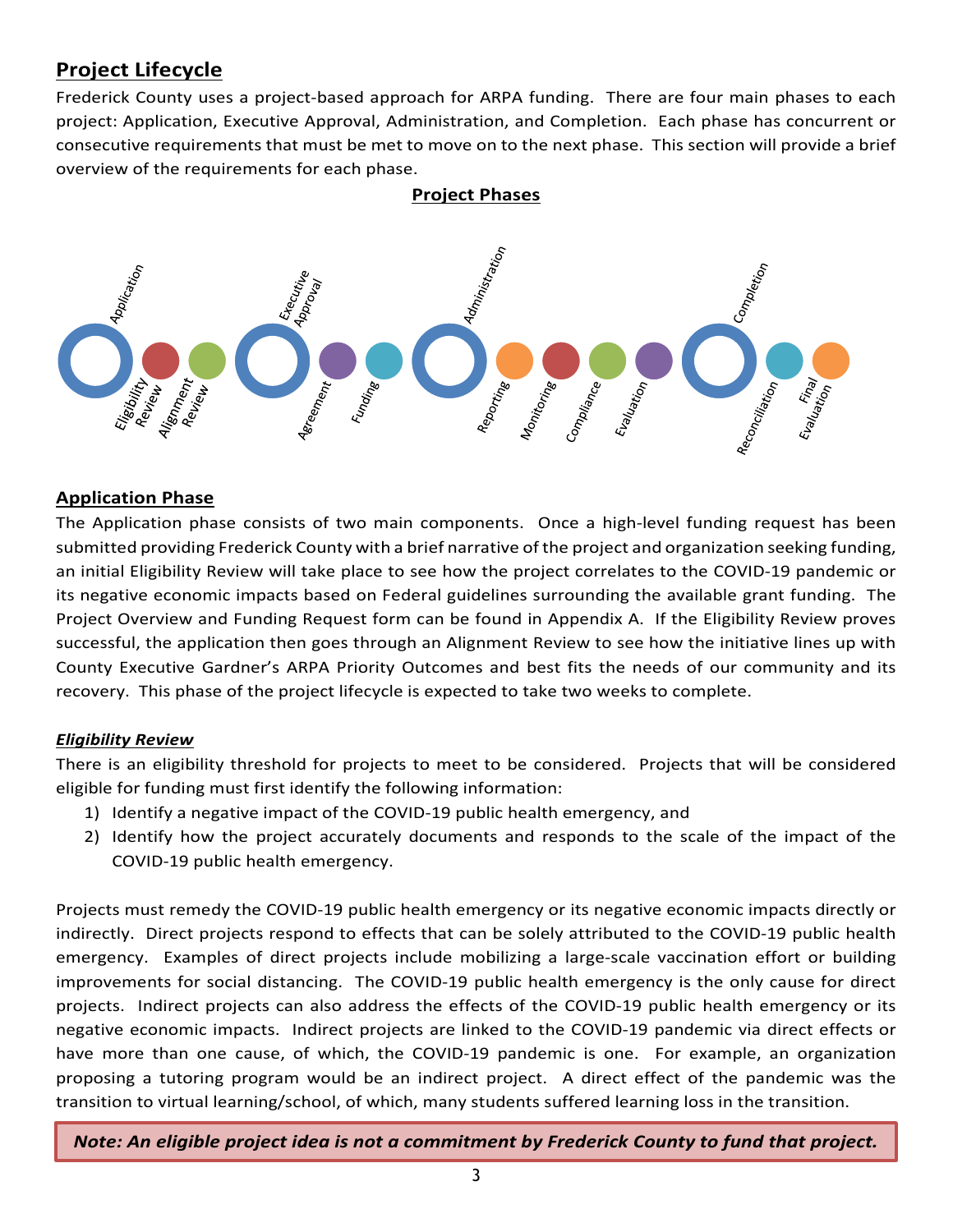#### *Alignment Review*

All projects must be aligned with at least one of County Executive Gardner's ARPA Priority Outcomes. These include:

- *Health*
	- Ensure a robust response to protect public health from the impacts of COVID-19.
- *Health Disparities*
	- Advance equity in health outcomes by identifying and addressing disparities including a focused community based effort to improve maternal health.
- *Children and Families*
	- Strengthen children and families by providing resources and support to improve family stability, reduce adverse childhood experiences, and ensure success in school.
- *Economic Recovery*
	- Support economic recovery for businesses and agriculture through innovation grants while ensuring equity through minority business outreach, training, and capital grant programs.
- *Mental Health*
	- Strengthen and expand behavioral health response to address growing community needs resulting from the pandemic including expanding crisis response efforts and implementing a crisis stabilization center.
- *Seniors*
	- In partnership with our non-profit human service agencies, ensure resources and support for seniors to live safe, healthy, and productive lives.
- *Transportation*
	- Transportation is an integral piece to all facets of our recovery and affects all other priority outcomes.

A deeper dive of all funding request applications is done by Frederick County's ARPA Project Review Committee. Each application is evaluated on its own merits throughout the entire process. In determining if a project should be recommended for approval and funding with the County Executive, the ARPA Project Review Committee will consider the following: urgency of the project, timeline for the project's completion, other available funding sources and if funding is needed one-time or on-going, if the project is new, or just an enhancement/expansion of an existing program, how equity will be incorporated and advanced throughout the project's life, overall complexity of the project and the capacity for the requesting organization to implement the project and maintain all reporting requirements, project risks or challenges, and the possibility of existing similar projects or programs. A comprehensive list of project evaluation questions can be found in Appendix B.

The ARPA Project Review Committee will be grading each project application using an evaluation matrix. The evaluation matrix's grading criteria can be found in Appendix C. Once each project application has been graded, the ARPA Project Review Committee will provide its recommendations to the County Executive for final review and approval/denial decisioning.

*Note: A project that aligns with County Executive Gardner's ARPA Priority Outcomes and is successfully evaluated by the ARPA Project Review Committee is not a commitment by Frederick County to fund a project.*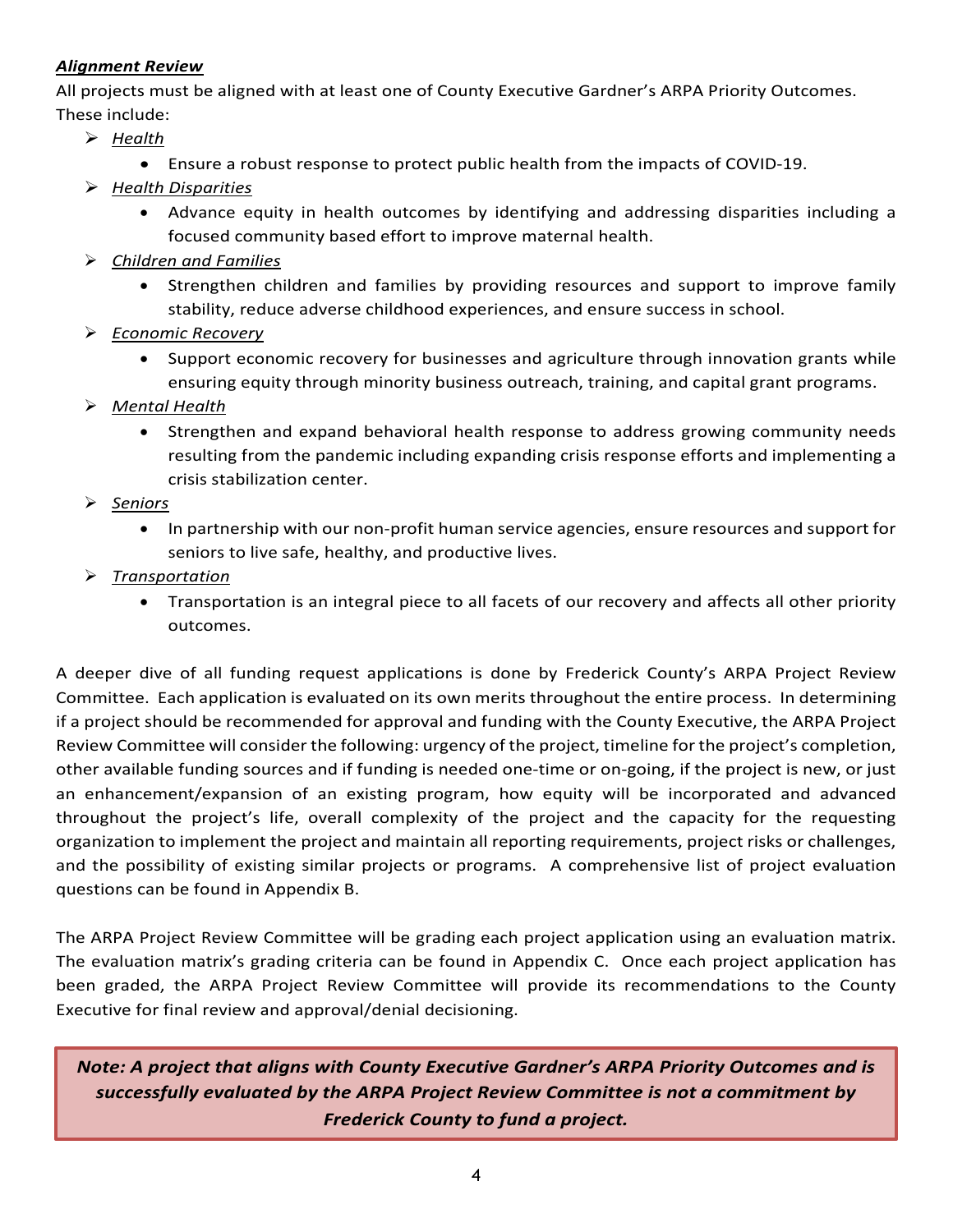#### **Executive Approval Phase**

The County Executive, or her designees will provide the final review and approval/denial of applications based on recommendations from the ARPA Project Review Committee. The County Executive's approval of a project creates a commitment to move the application to the Agreement and Funding phases. Applicants will be notified via e-mail on the status of their application once executive approval or denial has taken place. This phase of the project lifecycle is expected to take two to four weeks to complete.

#### *Agreement*

Each project must have a signed agreement between the recipient and Frederick County. For internal applicants, this will take the form of an inter-agency agreement signed by the County Executive authorizing the project initiative. All internal projects will also require a Project Manager Info Sheet to be signed by the division/department staff overseeing the project. For external applicants, this will be in the form of a grant memorandum of understanding agreement. The agreement will describe the terms and conditions of funding, including, but not limited to purpose, term, eligible uses, scope, reporting requirements, amendments, termination, audit, and any other requirements deemed necessary.

#### *Funding*

Each agreement will contain the terms of the disbursement of funds. However, actual disbursement of funds may be subject to on-going monitoring and review by County staff based on performance thresholds set forth in the agreement. For internal awardees, specific general ledger information will be provided for each project by Accounting Department staff. In addition, Finance Division staff will work closely with the internal awardee and the Office of Procurement and Contracting to oversee all purchasing and execution of related contracts. External awardees will be provided further instructions in their grant agreement on how to receive disbursements in accordance with County procedures.

*Note: County Executive approval of an eligible project that has been successfully evaluated by the ARPA Project Review Committee is a commitment by the County to fund that project.*

#### **Administration Phase**

The administration phase contains four concurrent steps: reporting, monitoring, compliance, and evaluation.

All reporting, monitoring, compliance, and evaluation requirements will be defined in the grant agreement. The Administration phase includes the implementation of those requirements. The awardee is responsible for the implementation of the project and adherence to all other requirements as defined by the grant agreement. Ongoing assistance, communication and program support will be available throughout the process through the County's Finance Division.

Frederick County considers compliance with Federal guidelines of paramount importance. Failure to execute a project as planned or comply with all of the requirements of the grant agreement may result in corrective action, disqualification from submitting future applications, recovery of funds, termination of the agreement, and/or other civil or criminal proceedings as deemed necessary.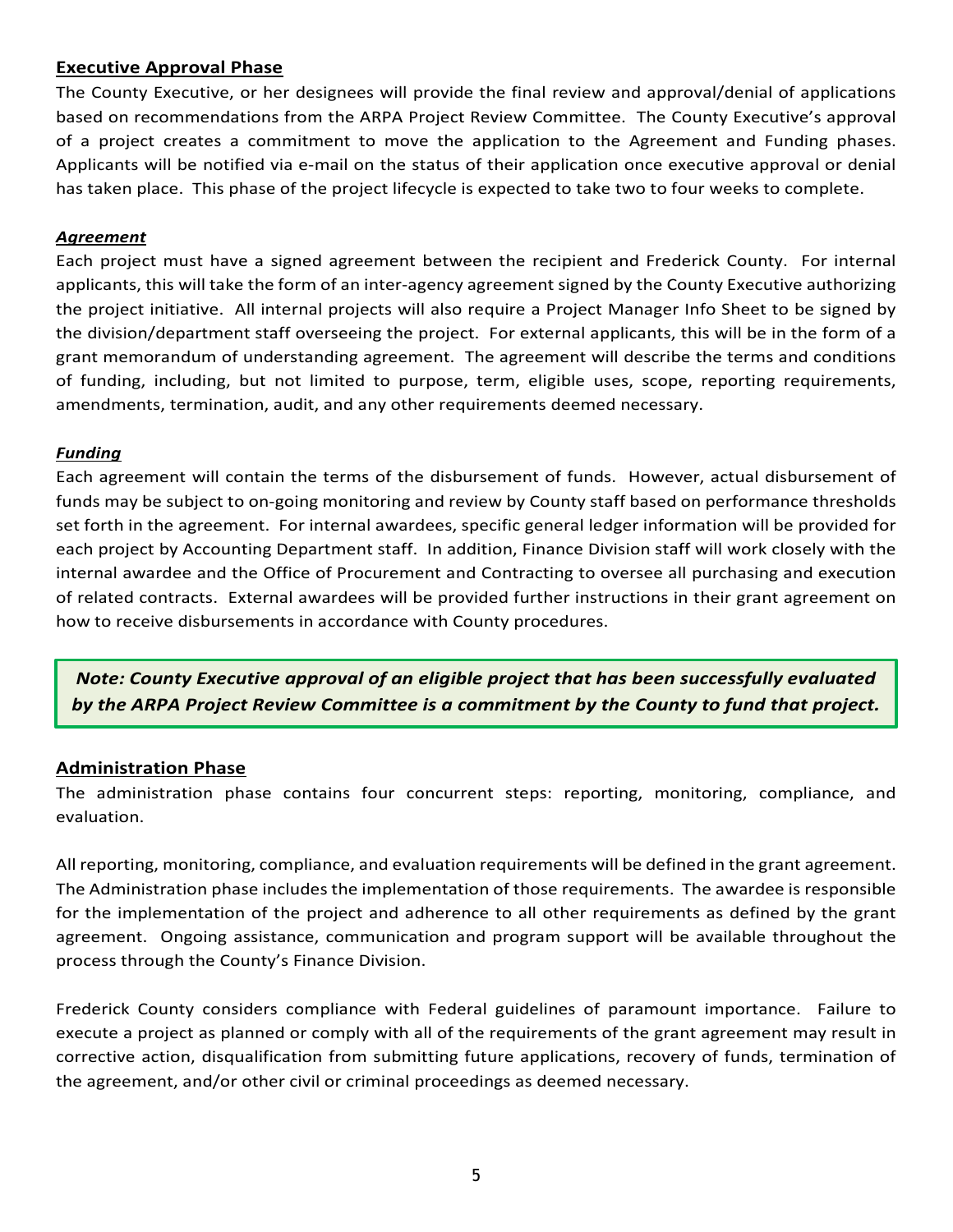#### **Project Completion Phase**

Projects will be considered closed once the terms of the grant agreement have been fulfilled or the term of the agreement has concluded. All funds must be fully reconciled, all outstanding issues must be completely addressed and resolved, and any unspent funding must be returned to Frederick County. Final reports must be filed and the awardee is required to retain those reports for future audits in accordance with Federal guidelines set forth in the grant agreement.

#### **Contact Information**

For additional information or if you have any questions, please e-mail **ARPA@FrederickCountyMD.gov.** All funding request applications and general correspondence should be sent to the same e-mail address.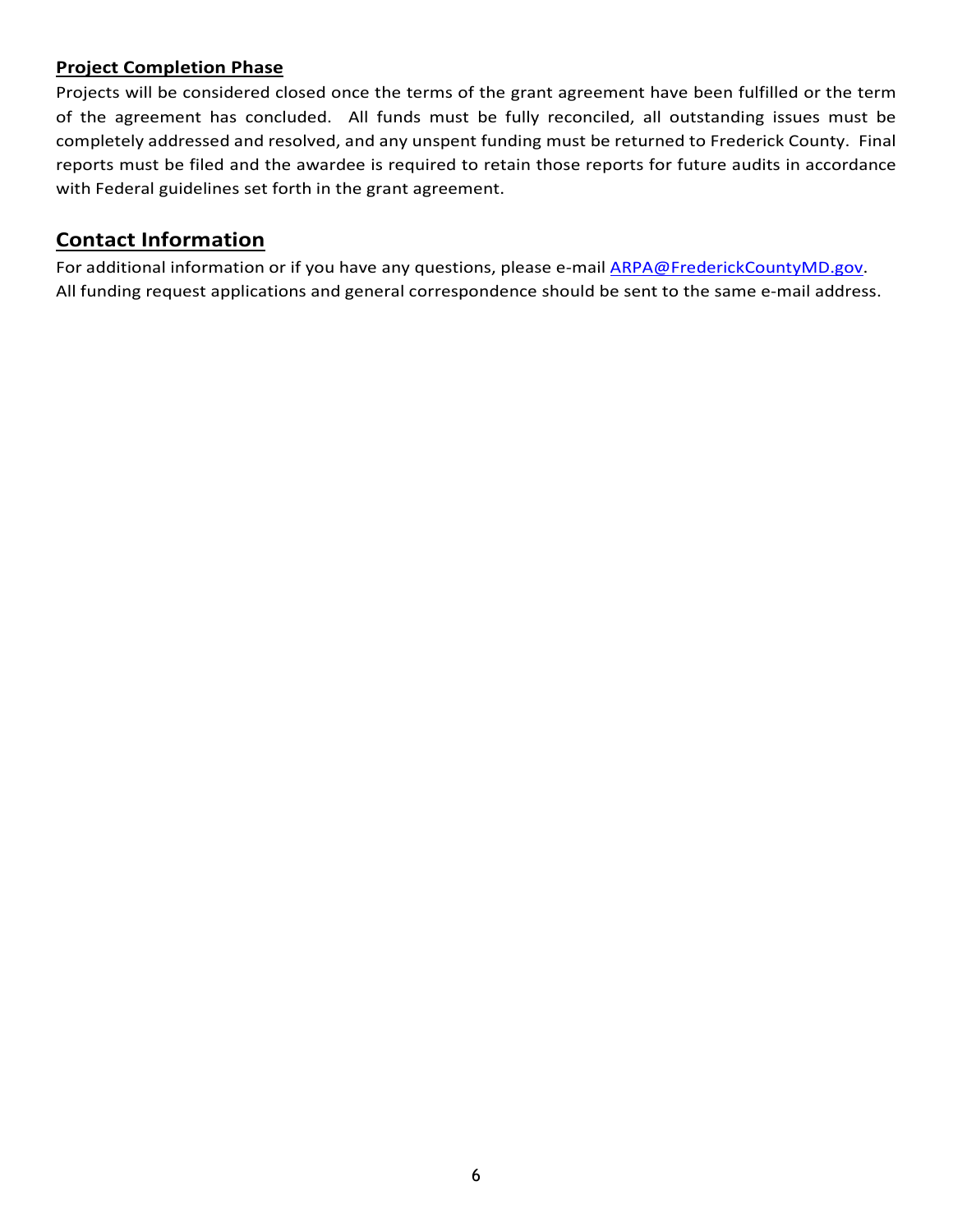# **Appendix A: Project Overview and Funding Request form**

| <b>Organization Name</b><br>(Department Name for internal applicants) |  |  |  |  |  |
|-----------------------------------------------------------------------|--|--|--|--|--|
| Unique Entity Identifiers *                                           |  |  |  |  |  |
| Is the organization a $501(c)(3)$                                     |  |  |  |  |  |
| non-profit?                                                           |  |  |  |  |  |
| Does the organization employ                                          |  |  |  |  |  |
| fewer than 500 employees?                                             |  |  |  |  |  |
|                                                                       |  |  |  |  |  |
| <b>Primary Contact Person</b>                                         |  |  |  |  |  |
| <b>E-mail Address</b>                                                 |  |  |  |  |  |
| <b>Phone Number</b>                                                   |  |  |  |  |  |
|                                                                       |  |  |  |  |  |
| Project Name                                                          |  |  |  |  |  |
| Estimated project start date                                          |  |  |  |  |  |
| Expected project completion date                                      |  |  |  |  |  |
|                                                                       |  |  |  |  |  |
| <b>Total Project Budget</b>                                           |  |  |  |  |  |
| <b>Total Funding Requested from</b>                                   |  |  |  |  |  |
| <b>Frederick County</b>                                               |  |  |  |  |  |
|                                                                       |  |  |  |  |  |
| Project Address or Location                                           |  |  |  |  |  |
|                                                                       |  |  |  |  |  |
| Project Overview/Description                                          |  |  |  |  |  |
|                                                                       |  |  |  |  |  |
|                                                                       |  |  |  |  |  |
|                                                                       |  |  |  |  |  |
|                                                                       |  |  |  |  |  |
|                                                                       |  |  |  |  |  |
|                                                                       |  |  |  |  |  |

Briefly describe why this project is needed now and how it relates to the COVID-19 public health emergency and/or its negative economic impacts

\* Unique Entity Identifiers (UEI), replaces the DUNS numbers, are assigned through GSA's System for Award Management (SAM) registration. [SAM.gov | Home](https://sam.gov/content/home)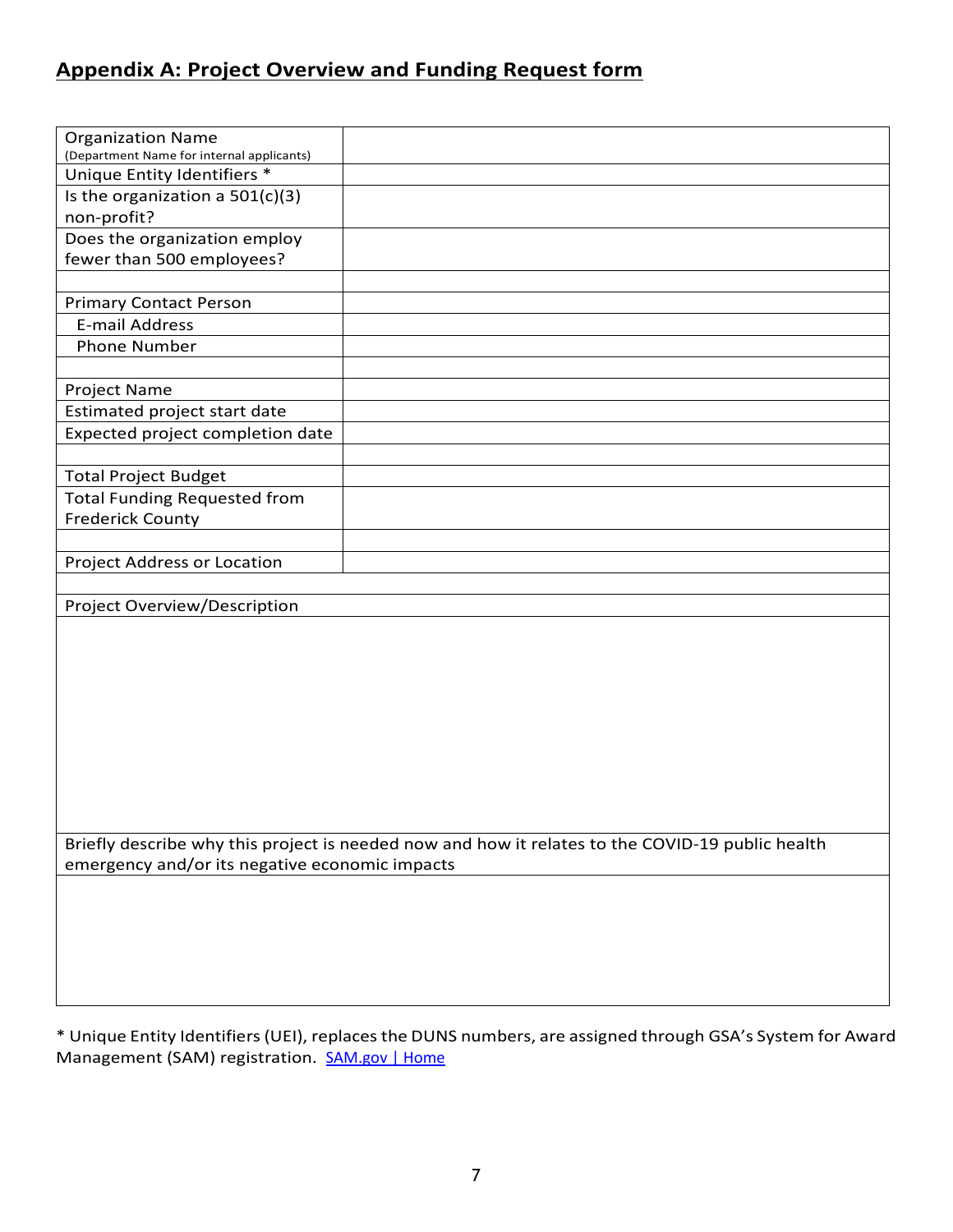# **Appendix B: Project Evaluation Questions**

Please use the following questions as a guide for completing a project funding request. Include any key benefits expected for the applicant, community and Frederick County.

- $\triangleright$  Is this a new project, or just an enhancement/expansion of an existing program?
- $\triangleright$  Will the project be phased out at the conclusion of the public health emergency?
- Which County Executive ARPA Priority Outcome(s) does this project align with?
- $\triangleright$  Will the Project serve the needs of residents in a Qualified Census Tract (QCT)? Projects that take place within a QCT are deemed to support or serve hardest-hit communities and families and more likely to be funded. See Appendix D for Frederick County's outlined QCT as determined by the U.S. Department of Housing and Urban Development (HUD).
- $\triangleright$  How does this project respond to or mitigate the COVID-19 public health emergency or its negative economic impacts?
- $\triangleright$  Does the project remedy a direct or indirect effect of the public health emergency?
- $\triangleright$  If the project is funded, does the organization have the capacity to implement the project and maintain mandatory Federal reporting requirements with existing resources?
- Will the organization require additional staff, technology or other physical, social, or organizational resources for this project to succeed? Provide details in your answer.
- $\triangleright$  If required, will your organization be able to provide proof of professional and liability insurance?
- $\triangleright$  What risks or challenges could impact the success of the project?
- $\triangleright$  What does success mean for the project? How will outcomes change due to its implementation?

 $\triangleright$  What are 3-5 performance measures for the project? Each performance measure should include the source of the data used to support it and ability to access and report on that data.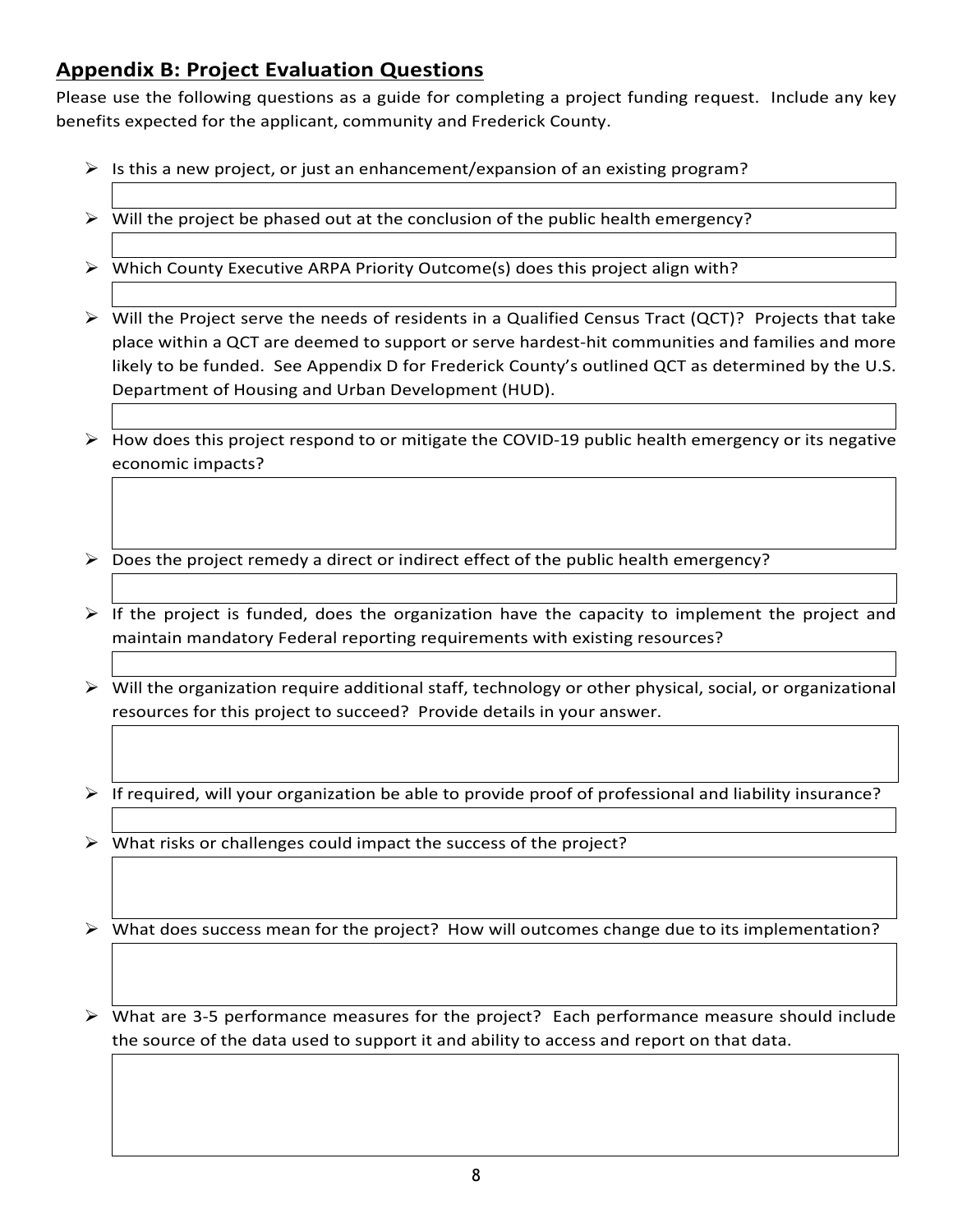- $\triangleright$  Are intended outcomes focused on closing gaps, reaching universal levels of service or disaggregating progress by race, ethnicity, and other equity dimensions where relevant for the project's objective? If so, please explain.
- $\triangleright$  What population(s) will be served? Are there historically underserved, marginalized, or adversely affected groups the project intends to serve?
- $\triangleright$  How will the project incorporate and advance equity? How will you measure equity at each stage of your program?
- $\triangleright$  How was the project/program developed, adapted and/or implemented with equity in mind?
- $\triangleright$  Explain your efforts to make residents and businesses aware of the services offered?
- $\triangleright$  Are there differences in level of access to benefits and services across groups?
- $\triangleright$  Have you ensured that administrative requirements do not result in disparities in the ability to complete applications or meet eligibility criteria? If so, how is this accomplished?
- $\triangleright$  How do you propose to draw upon diverse perspectives in the community or field that your program will serve?
- $\triangleright$  Will this project require one-time funding or will the funding be needed on-going? If on-going, how will your organization sustain the project once these one-time grant funds are no longer available?
- $\triangleright$  Are there any other funding sources available for this project? If so, have you already applied for funding for this project with another agency? This would be considered a duplication of benefits since funding from multiple sources would be used for the same set of costs.
- $\triangleright$  What is the return on investment for the project? Where will these ARPA funds make the greatest impact? Projects that have a lasting impact on the community are deemed to have a solid ROI.
- $\triangleright$  Is there any planned collaboration or partnership with other community organizations or County government agencies for this project? If so, please describe that collaborative effort across multiple organizations.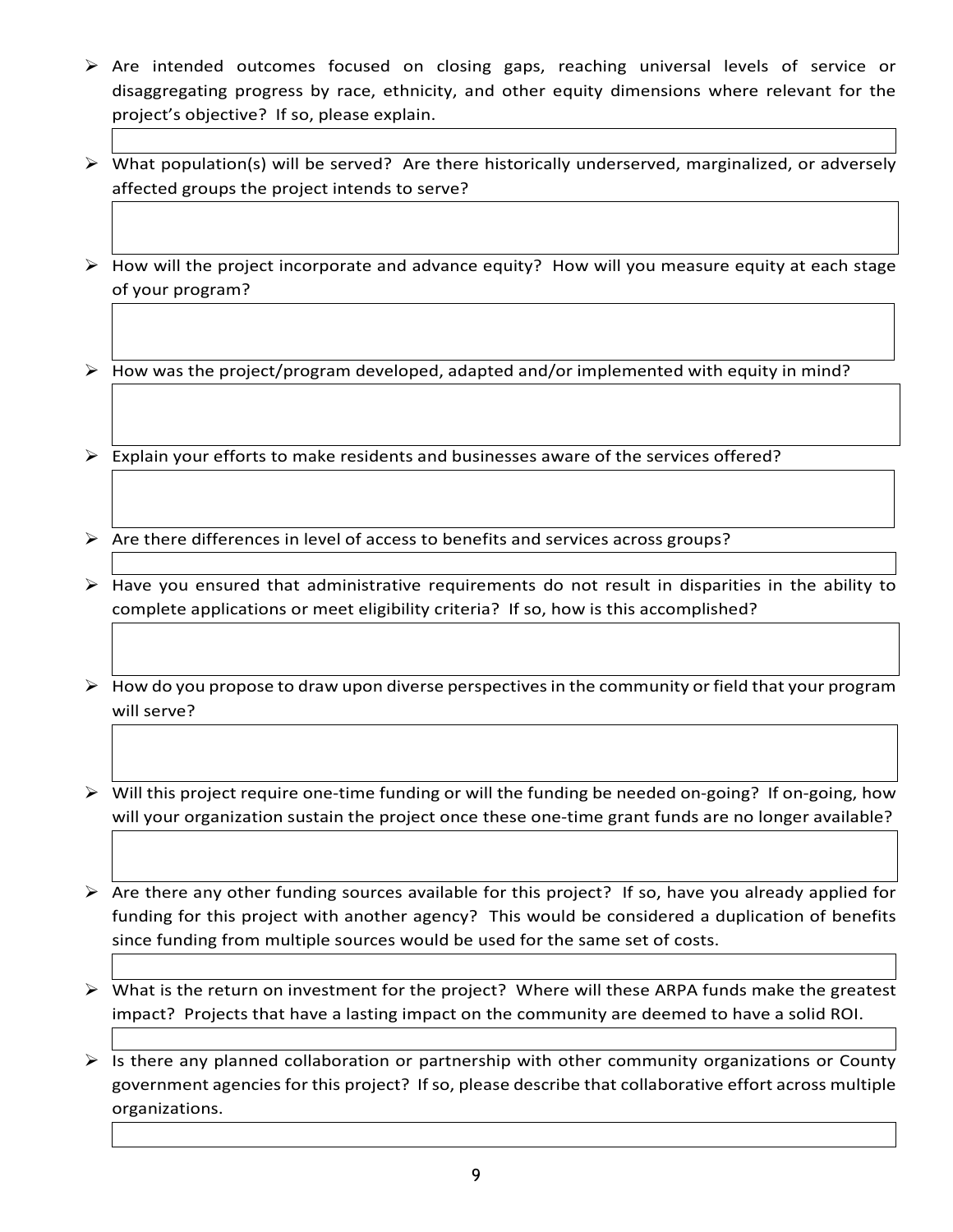# **Appendix C: Evaluation Matrix (Grading Criteria)**

| <b>Grading Criteria</b>                                                                     | <b>Not Demonstrated</b>                                                                                                  | <b>Below Expectations</b>                                                                                           | <b>Meets Expectations</b>                                                                                                                         | <b>Exceeds Expectations</b>                                                                                                   |
|---------------------------------------------------------------------------------------------|--------------------------------------------------------------------------------------------------------------------------|---------------------------------------------------------------------------------------------------------------------|---------------------------------------------------------------------------------------------------------------------------------------------------|-------------------------------------------------------------------------------------------------------------------------------|
| <b>Clearly describes project</b><br>intentions and resulting<br>community benefits          | No clear intention was<br>provided for usage of funds                                                                    | Intent is unclear or anticipated<br>benefits are unknown                                                            | Intent is clear and presents<br>resulting project benefits                                                                                        | Intent is clear, presents<br>resulting benefits, and aligns<br>with CE's ARPA priorities                                      |
|                                                                                             |                                                                                                                          |                                                                                                                     |                                                                                                                                                   |                                                                                                                               |
| Project responds to COVID-19<br>public health emergency or its<br>negative economic impacts | No direct or indirect<br>connection to COVID-19<br>pandemic                                                              | Indirect connection to COVID-<br>19 pandemic, but project has<br>limited response to the public<br>health emergency | Direct or indirect connection to Direct connection to COVID-19<br>COVID-19 pandemic, and<br>project provides response to<br>mitigating its impact | pandemic and clearly provides<br>mitigating response that<br>correlates with ARPA priorities                                  |
|                                                                                             |                                                                                                                          |                                                                                                                     |                                                                                                                                                   |                                                                                                                               |
| Identifies and analyzes project<br>and organizational risks                                 | No risks identified or<br>organization does not have the<br>capacity to handle project and<br>funding requirements as-is | Limited risks identified or<br>organizational capacity is<br>insufficient and additional<br>resources are needed    | Risks are identified and<br>organizational capacity is<br>evident to meet anticipated<br>grant requirements                                       | Risks are identified with plan<br>for mitigation and<br>organizational capacity is not in<br>question                         |
|                                                                                             |                                                                                                                          |                                                                                                                     |                                                                                                                                                   |                                                                                                                               |
| Describes success and provides<br>valid performance measures                                | Success not adequately<br>described or goal-based                                                                        | Success described,<br>performance measures not<br>supported or do not tie to an<br>outcome                          | Success is goal-based,<br>performance measures are<br>valid                                                                                       | Success is outcome-<br>oriented, performance<br>measures identified,<br>sourced, accessible, and<br>linked to outcome         |
|                                                                                             |                                                                                                                          |                                                                                                                     |                                                                                                                                                   |                                                                                                                               |
| <b>Explains how project</b><br>incorporates, advances and<br>measures equity                | No evidence that equity is<br>addressed with project                                                                     | Limited evidence that equity is<br>addressed with project                                                           | Equity is incorporated into the<br>project and can be measured                                                                                    | Equity is a central tenet of the<br>project and easily measured                                                               |
|                                                                                             |                                                                                                                          |                                                                                                                     |                                                                                                                                                   |                                                                                                                               |
| <b>Outlines project funding needs</b>                                                       | Project requires on-going<br>funding with no identified<br>funding source beyond ARPA<br>grant funds to sustain things   | Project requires on-going<br>funding with limited<br>information available on<br>how to sustain initiative          | Project uses either one-time<br>funding or demonstrates a<br>funding source for sustaining<br>project beyond ARPA                                 | Project clearly outlines current<br>funding need with the ability to<br>sustain its efforts well beyond<br>ARPA grant funding |
|                                                                                             |                                                                                                                          |                                                                                                                     |                                                                                                                                                   |                                                                                                                               |
| Leverages community and/or<br>County government<br>collaboration/partnership(s)             | No evidence of any project<br>collaboration or community<br>partnership(s)                                               | Limited evidence of project<br>collaboration or community<br>partnership(s)                                         | Project partner(s) identified<br>with clear expectations/rolls<br>outlined for each party.                                                        | Multiple collaborators and<br>external funding (or<br>enhancement of existing<br>funding) identified                          |
|                                                                                             |                                                                                                                          |                                                                                                                     |                                                                                                                                                   |                                                                                                                               |